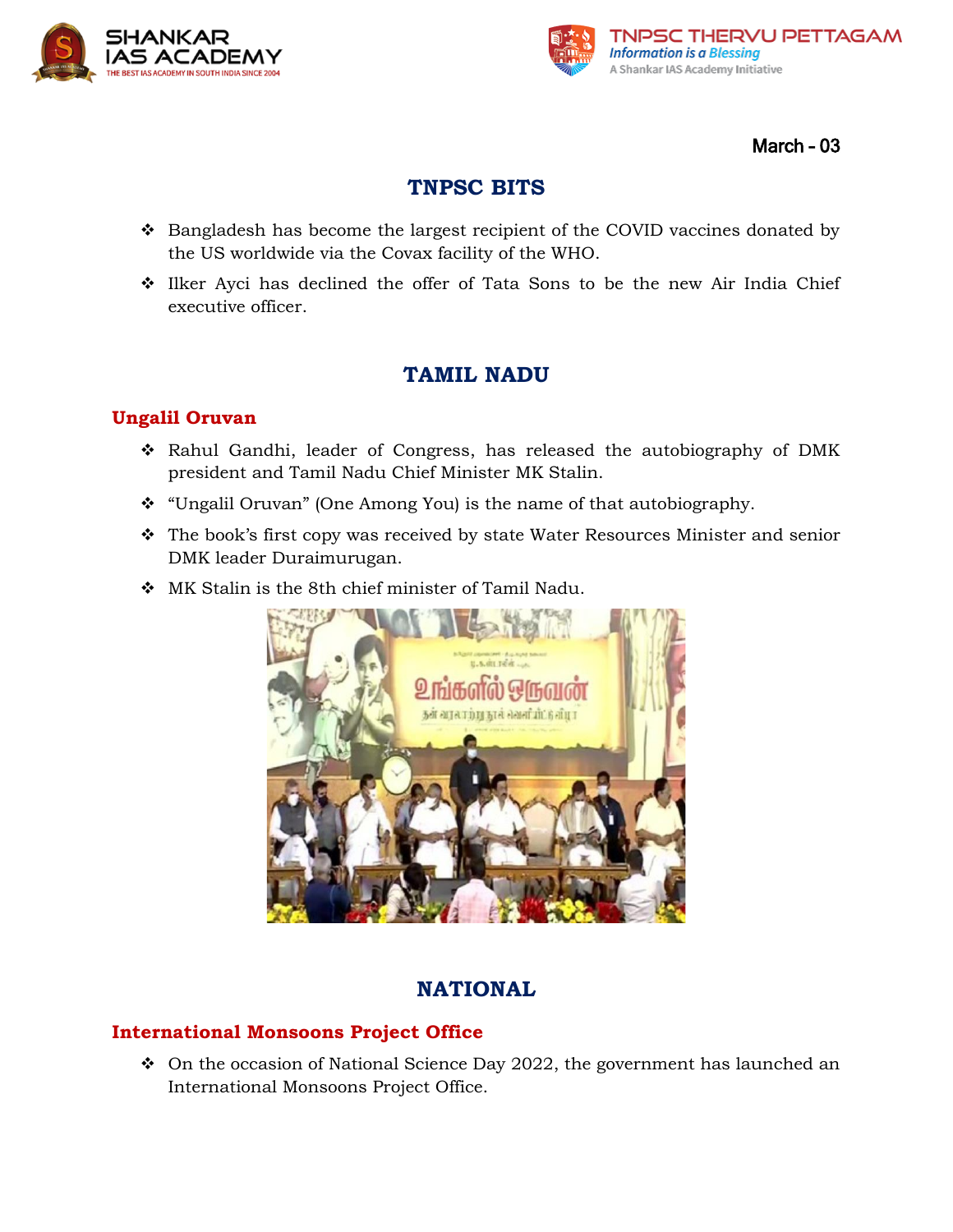



- ❖ The IMPO was set up to highlight the importance of monsoons for the economy of the nation.
- ❖ It will work under the leadership of the World Climate Research Programme and the World Weather Research Programme.
- ❖ IMPO would identify and foster as well as include connections and activities which will be related to international monsoon research.
- ❖ Initially, for five years, the International Monsoons Project Office (IMPO) will be based at the Indian Institute of Tropical Meteorology (IITM) in Pune.



### **Bilateral Swap Arrangement**



- ❖ Japan and India have renewed the Bilateral Swap Arrangement.
- ❖ The size of it is up to USD 75 billion.
- ❖ The BSA is a two-way arrangement where both authorities can swap their local currencies in exchange for the US Dollar.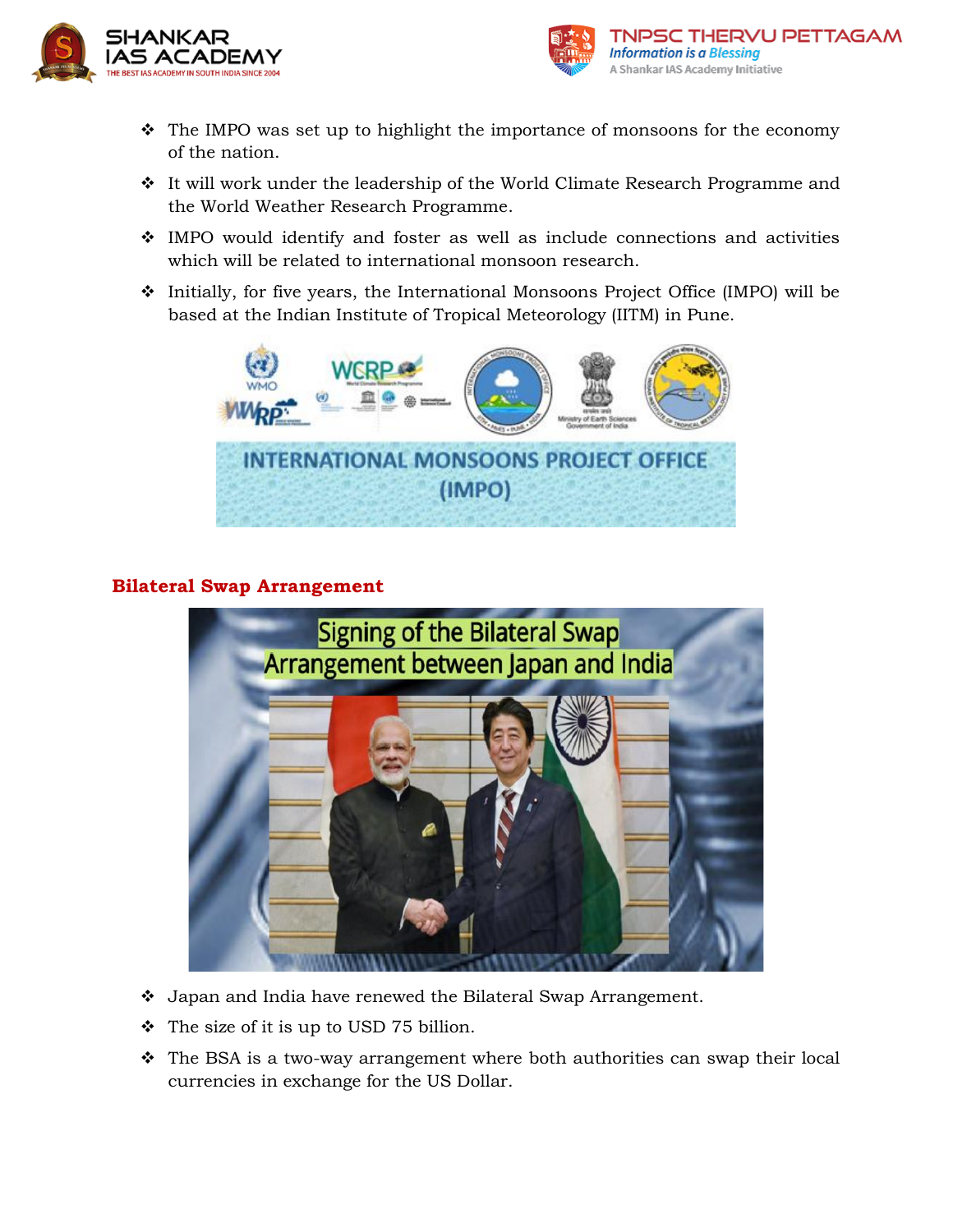



❖ The actual Bilateral Swap Arrangement (BSA) was signed between the Bank of Japan and the Reserve Bank of India in 2018.

### **Indo-Belgian diplomatic ties**

- ❖ A special logo was unveiled to commemorate 75 years of diplomatic relations between India and Belgium.
- ❖ Belgium was among the first European countries to set up a bilateral relationship with India.
- $\div$  The logo is a peacock.
- ❖ National flags of both the national, have also been symbolized on either side of the peacock.
- ❖ India is the second-largest importer of and fifth-largest exporter of Belgian products.

## **INTERNATIONAL**

#### **Razzaza Lake**



- ❖ Razzaza Lake is a man-made lake is located between Iraq's governorates of Anbar and Karbala
- ❖ It is also known as Lake Milh.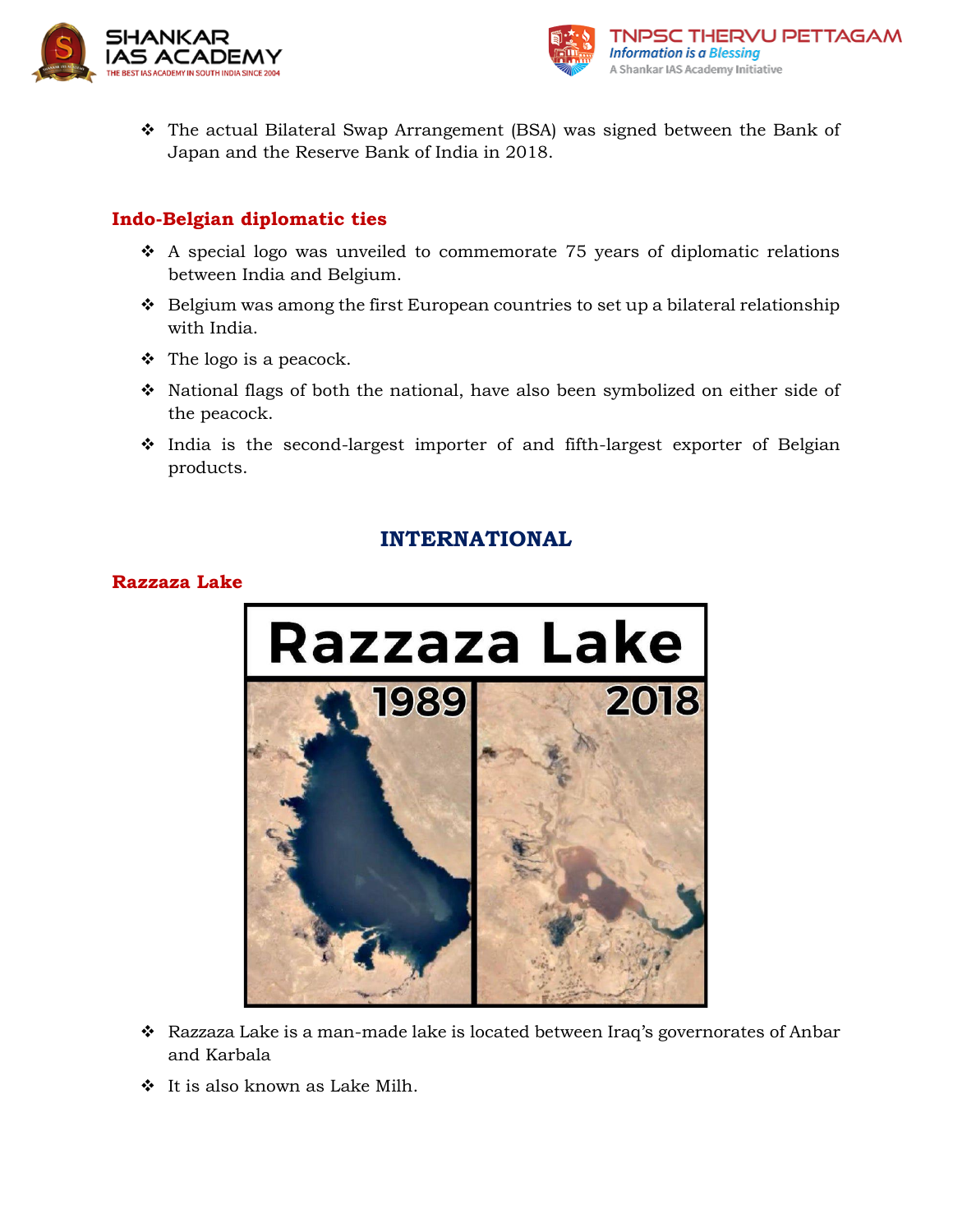



- ❖ It's the second largest lake in Iraq.
- ❖ Razzaza was constructed as a measure to control floods in the Euphrates and to be used as a huge reservoir for irrigation purposes.
- $\bullet$  Razzaza Lake is currently seeing a significant decline in water levels.
- ❖ It has been hit by pollution and high levels of salinity.

#### **IOC response to Russia's invasion**

- ❖ The International Olympic Committee has stripped Russian President Vladimir Putin of the Olympic Order award in response to the invasion of Ukraine.
- ❖ International Olympic Committee urged sports federations and organizers to exclude Russian and Belarusian athletes and officials from international events.



#### **Mriya**

- ❖ Russia destroyed the largest plane in the world called "Ukraine's Antonov-225 cargo plane".
- ❖ The plane was destroyed outside Kyiv.
- ❖ According to weapons manufacturer Ukroboronprom, restoring "AN-225 Mriya" would cost over USD 3 billion and could take over five years.
- ❖ It was destroyed on February 27.
- ❖ It has been named Mriya, which means "dream" in Ukrainian.

#### **Yilan Crater**

- ❖ A team of geologists has discovered a crater named "Yilan Crater".
- ❖ It was discovered in the northwest of Yilan in Heilongjiang Province of China.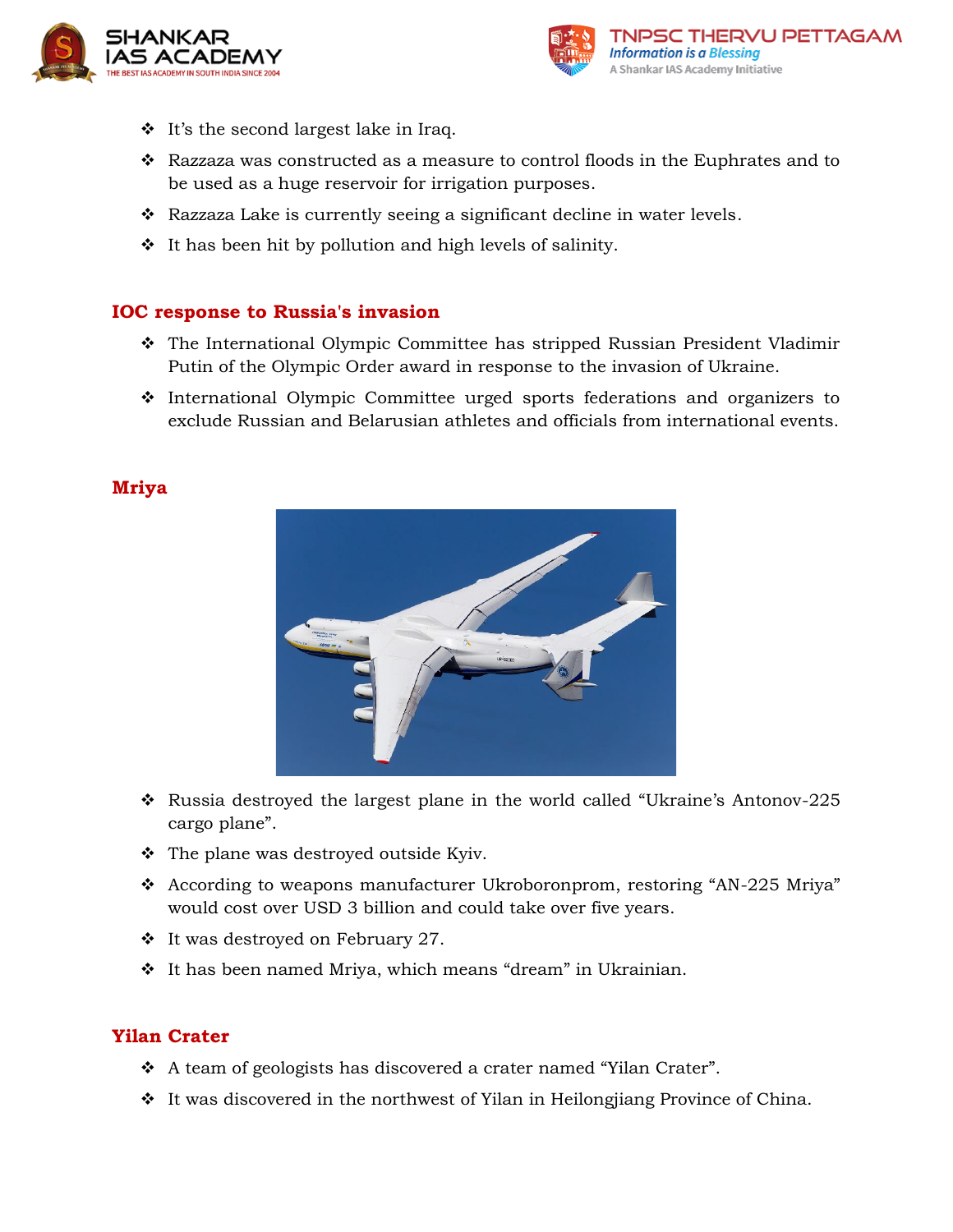



- ❖ It is the largest crater on Earth under 100,000 years old.
- ❖ Carbon-14 dating sediments suggest that this crater was formed between 46,000 and 53,000 years ago.
- ❖ Prior to 2020, only one impact crater "Xiuyan Crater" was discovered in Liaoning province.



## **ENVIRONMENT**



#### **UN Report on Climate Change**

- ❖ The United Nations climate science panel, in a major report, warned that climate change is upon us and humanity is not prepared for it.
- ❖ The report noted that over half of the world's population was already exposed to increasingly hazardous climate impacts and called for massive action.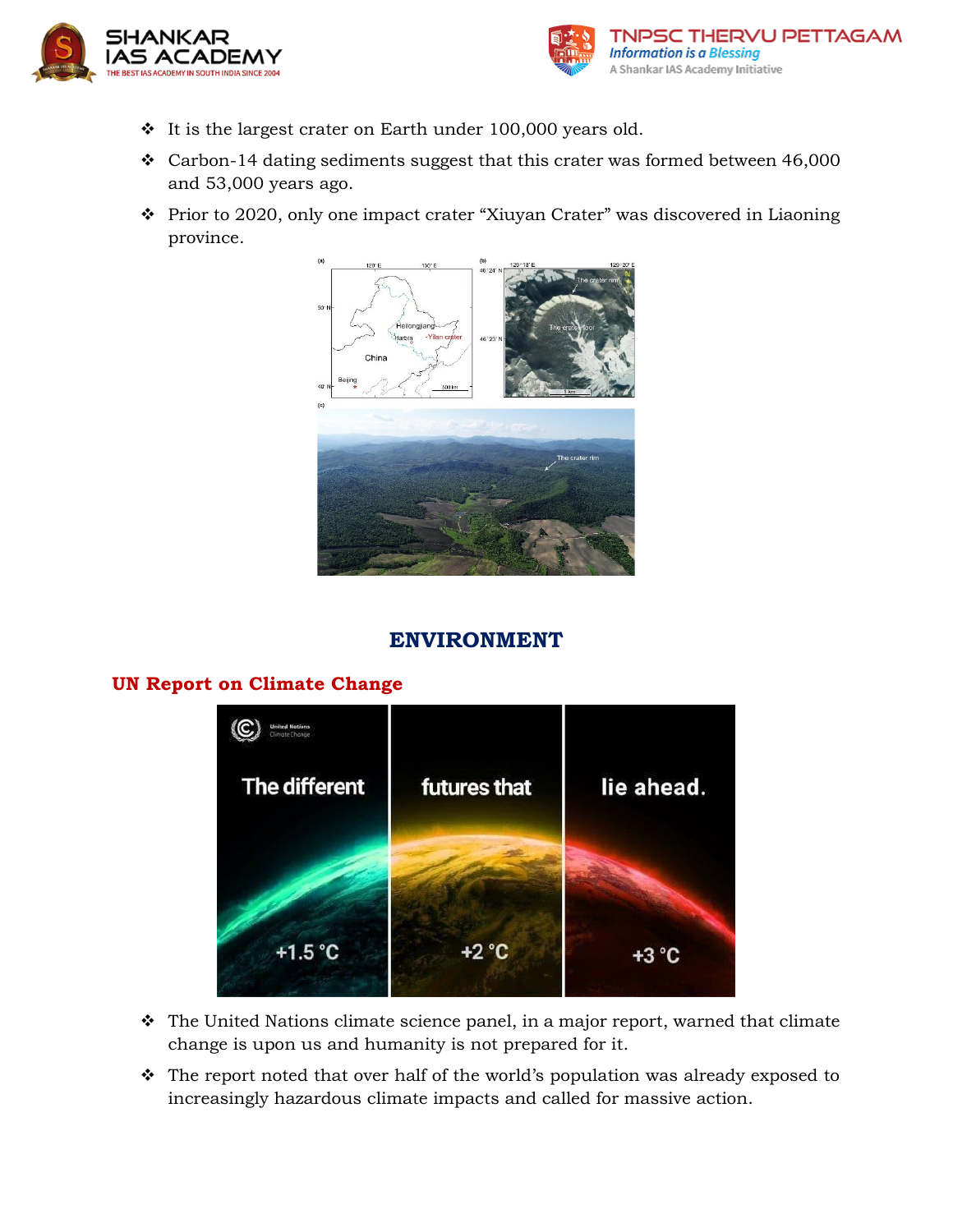



- ❖ The report stated that by 2040, climate change is expected to make the world hungrier, sicker, far more hazardous, and poorer with an increase in hazards.
- ❖ Also, if human-caused global warming is not limited, the Earth will degrade in 127 way.
- ❖ It is now regularly hit by deadly fires, heat, drought, and floods some of which will be irreversible.

#### **IPCC Assessment Report**



- ❖ Even if greenhouse gas emissions are decreased, several disasters caused by climate change are likely to happen in the next two decades.
- ❖ This is according to a report compiled by the Intergovernmental Panel on Climate Change (IPCC).
- ❖ India will be severely impacted if emissions are not reduced, according to the second installment of the IPCC report.
- ❖ The report claims that sea-level rise will endanger Mumbai, while storms will threaten Kolkata.
- ❖ Rice production in India can decrease by 10 to 30 percent, while maize production could decrease by 25 to 70 percent, assuming a temperature increase of 1 to 4 degrees Celsius.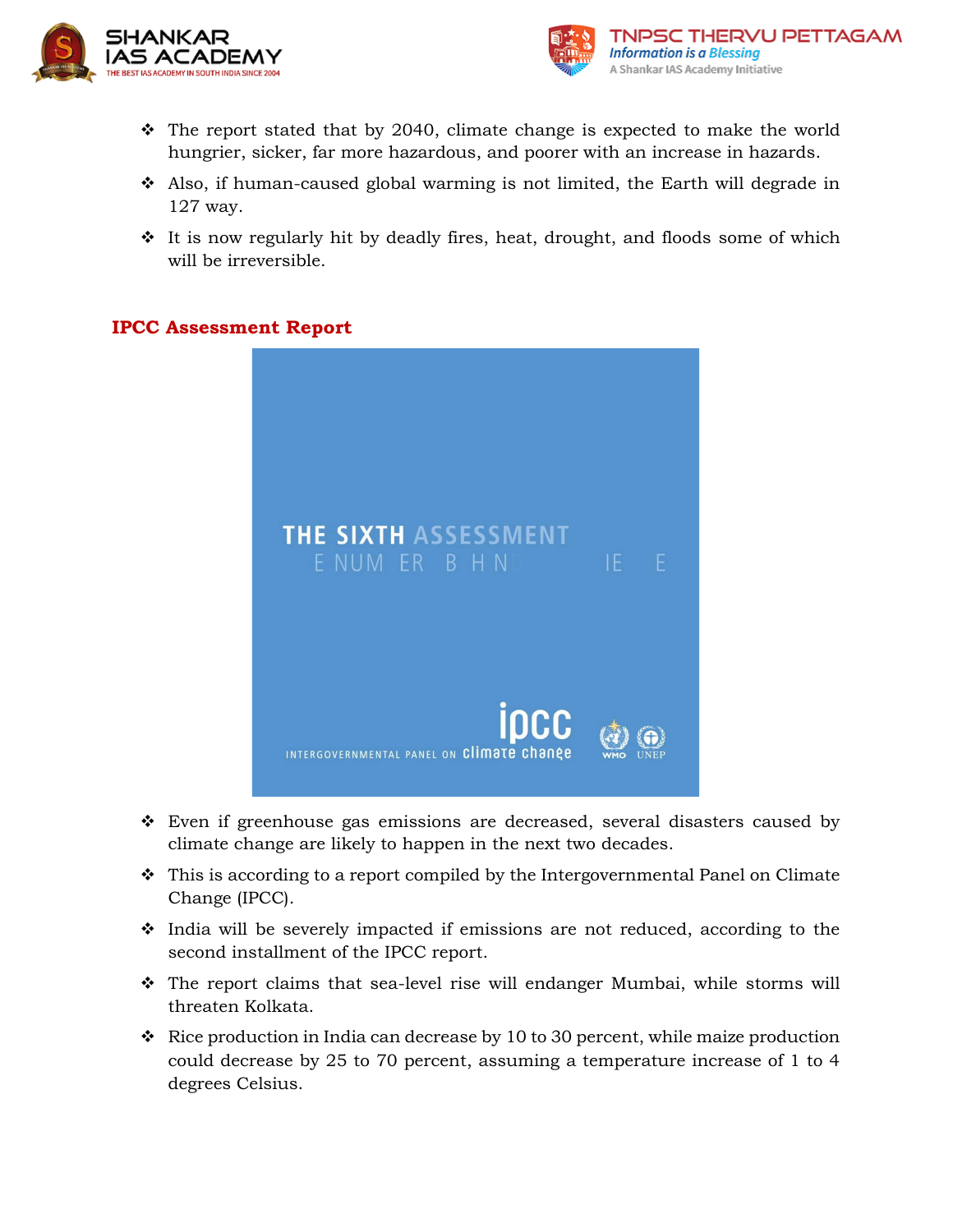



❖ The river basins of Indus, Amu Darya, Sabarmati, Ganges could face severe water scarcity issues due to climate change.

## **STATES**

### **Lachit Borphukan**

- ❖ The Chief Minister of Assam had announced many projects in connection with the 400th birth anniversary of Lachit Borphukan.
- ❖ Lachit Borphukan was the commander of the Ahom forces and an icon of Assamese nationalism.
- ❖ In 1669, Aurangzeb dispatched the Rajput Raja Ram Singh I to recapture the territories won back by the Ahoms in previous battles.
- ❖ So, the Battle of Alaboi was fought in the Alaboi Hills in North Guwahati between the Ahoms and Mughals.
- ❖ Lachit Borphukan, after suffering a massive defeat at Alaboi, decimated the Mughals within just two years in 1671 (Battle of Saraighat).
- ❖ Lachit won the Battle of Saraighat (Naval battle) on the River Brahmaputra.
- ❖ The Ahom Kingdom was founded by Chaolung Sukapha, who was a 13th-century ruler.



## **SPORTS**

### **Para Archery World Championships**

- ❖ Para-archer, Pooja Jatyan became the first Indian to win a silver in an individual section of the Para World Championships in Dubai, UAE.
- ❖ She lost to Italy's Patrilli Vincenza in the final.
- ❖ India has won 2 Silver medals for the first time in the Para Archery World Championship.